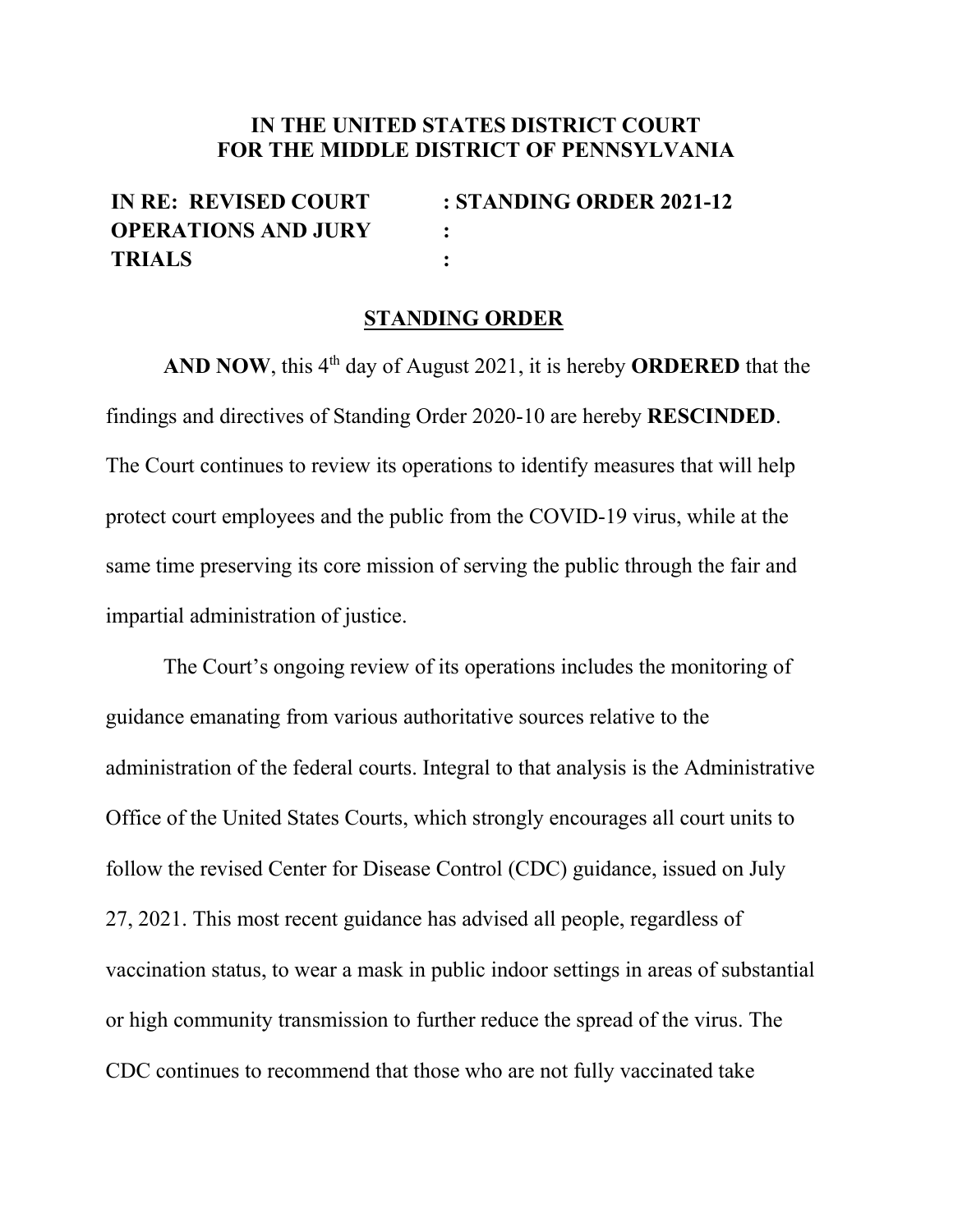precautions to protect themselves and others from COVID-19, including wearing a mask in indoor public places and maintaining six feet of physical distance from others. The CDC also recommends that fully vaccinated people who are immunocompromised continue to take precautions until advised otherwise by their healthcare provider.

Since the CDC issued its revised guidance, the Court has determined through the CDC COVID DATA TRACKER that the level of community transmission in Dauphin and Luzerne Counties (counties in which two of the four Middle District Courthouses are located) is in the substantial category.

**IT IS HERBY ORDERED**, effective immediately and until further Order of the Court, that:

1. This Order supersedes Standing Order 2021-10 entered on June 11, 2021.

2. All persons, regardless of vaccination status, entering the Ronald Reagan Federal Building & United States Courthouse in Harrisburg, Dauphin County, and the Max Rosenn United States Courthouse in Wilkes-Barre, Luzerne County, must at all times wear a mask or face covering that covers the wearer's nose and mouth when entering the building and when in common or public spaces, including but not limited to courtrooms, hallways, bathrooms,